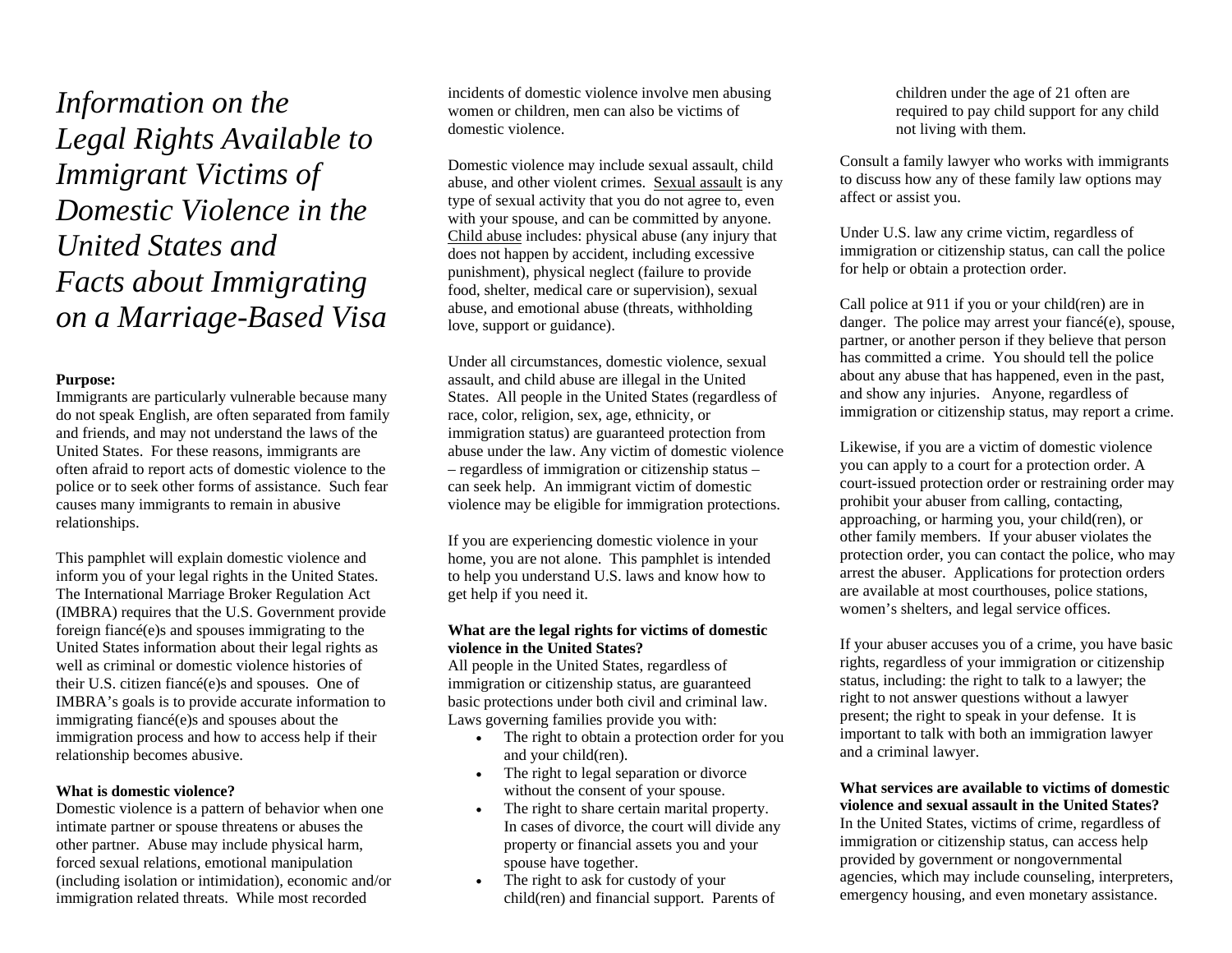The national telephone numbers or "hotlines" listed below have operators trained to help victims 24 hours a day free of charge. Interpreters are available and these numbers can connect you with other free services for victims in your local area, including emergency housing, medical care, counseling, and legal advice. If you cannot afford to pay a lawyer you may qualify for a free or low-cost legal aid program for immigrant crime or domestic violence victims.

National Domestic Violence Hotline 1-800-799-SAFE (1-800-799-7233) 1-800-787-3224 (TTY) [www.ndvh.org](http://www.ndvh.org/)

National Sexual Assault Hotline of the Rape, Abuse and Incest National Network (RAINN) 1-800-656-HOPE (1-800-656-4673) [www.rainn.org](http://www.rainn.org/)

National Center for Missing and Exploited Children 1-800-THE-LOST (1-800-843-5678) [www.missingkids.com](http://www.missingkids.com/)

The National Center for Victims of Crime 1-800-FYI-CALL (1-800-394-2255) 1-800-211-7996 (TTY) [www.ncvc.org](http://www.ncvc.org/)

NOTE: These are organizations whose primary mission is safety and protection.

## **If I am a victim of domestic violence, sexual assault, or other crime, what immigration options are available to me?**

There are three ways immigrants who become victims of domestic violence, sexual assault, and some other specific crimes may apply for legal immigration status for themselves and their child(ren). A victim's application is confidential and no one, including an abuser, crime perpetrator or family member, will be told that you applied.

- Self-petitions for legal status under the Violence Against Women Act (VAWA)
- •Cancellation of removal under VAWA
- •U-nonimmigrant status (crime victims)

These immigration benefits each have specific requirements that must be established. Consult an immigration lawyer who works with victims of domestic violence to discuss how any of these immigration benefits may affect or assist you.

#### **How does the marriage-based immigration process work?**

The marriage-based immigration process involves several steps to obtain legal immigration status in the United States, and over time, to be eligible for citizenship. These steps depend on the type of marriage-based visa you travel on to the United States, as well as other factors. The following information is an overview of some of these types of visas, as well as information on your legal rights.

*K-1 nonimmigrant status* (as the fiancé(e) of a United States citizen): You are required to either marry the United States citizen within 90 days of entry or to depart the United States. Following your marriage to the U.S. citizen fiancé(e) who petitioned for you, you must file an Application to Register Permanent Residence or Adjust Status (Form I-485). If your Form I-485 is approved, your status will be adjusted from a K nonimmigrant to that of a conditional permanent resident. You will have that conditional status for two years.

If you remain in the U.S. without marrying the U.S. citizen who sponsored your K-1 visa, or marry someone else, you will violate the terms of your visa, have no legal status, and may be subject to removal proceedings or other penalties.

*K-3 nonimmigrant status* (as the spouse of a United States citizen): You are allowed to enter the United States temporarily while waiting for approval of a family-based visa petition (I-130). Once the I-130 is approved, you are entitled to lawful permanent

residence (green card) and will need to file an Application to Register Permanent Residence or Adjust Status (Form I-485).

All other marriage-based immigration status holders should refer to the information given to them from the U.S. consulate. Additional information may be found online at [http://www.uscis.gov](http://www.uscis.gov/) .

# **What are the penalties for marriage fraud?**

Immigrants who commit marriage fraud may be subject to removal proceedings and may be barred from receiving future immigration benefits in the United States. Conviction for marriage fraud can involve imprisonment for up to five (5) years and fines up to \$250,000 (U.S. currency).

# **If I am married to a U.S. citizen who filed immigration papers on my behalf, what is my immigration status?**

If you have been married less than 2 years when your Form I-485 is approved, you will receive conditional residence status from USCIS. Ninety (90) days before the second anniversary of your conditional residence, you and your spouse generally must apply together to remove the conditions on your lawful residence. To do so, you must prove the marriage is in "good faith" and valid. Once the conditions are removed, you have permanent residency that is not dependent on your U.S. spouse.

If you have been married more than 2 years when your Form I-485 is approved, you will receive permanent residence status from USCIS. On that date you will no longer be dependent on your U.S. citizen spouse for immigration status.

There are three situations when the law allows conditional residents the option to request a waiver of the requirement that you and your spouse file jointly to request removal of the conditions. 1) The removal of the conditional resident from the U.S. would result in extreme hardship; OR 2) The marriage was legally terminated, other than by death, and the applicant was not at fault for failing to file a timely application to remove the conditional basis of his or her status;